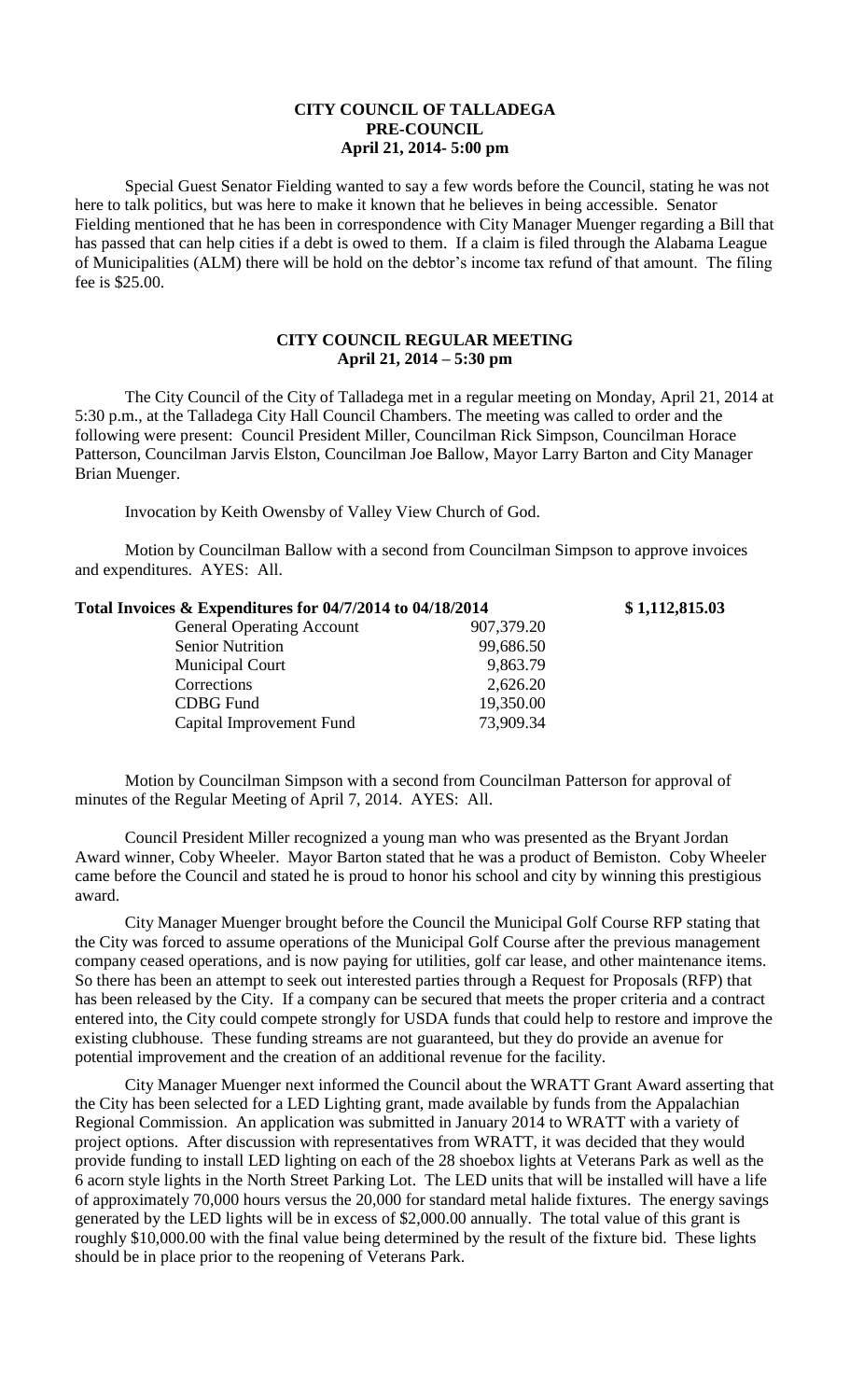Brought before the Council by City Manager Muenger was the Mump Creek Fishing issue. At the previous meeting the Council requested additional information on the opening of the Mump Creek Reservoir for fishing. Contact was made with Dennis Harrison, Chief of the Drinking Water Branch at the Alabama Department of Environmental Management (ADEM) to request his opinion on the subject. Mr. Harrison indicates that ADEM regulations do not ban fishing in a public drinking water reservoir. He also states that nearly all of Alabama's surface water sources are open to fishing. Correspondence from the City's insurance provider indicates that the City's insurance would cover potential accidents at the facility, but it also states that any claims related to the property may have the potential to impact the City's premiums. If this is approved, there is some road erosion that needs to be dealt with so it would be advisable to delay this to June 1 so the road repairs can be done. The cost of a fence and grading of the road work to be done was requested.

Talladega College President Billy Hawkins was present to speak about Talladega College issues. He was allowed 15 minutes to present his issues instead of the original 3 minute allotment. President Hawkins also presented a PowerPoint presentation indicating surrounding neighbors of where the  $7<sup>th</sup>$ annual President's Scholarship Fundraiser concert would be held. President Hawkins stated that the neighbors indicated that they would not be bothered by the concert being held and some may even attend. He requested that the Council rescind the 9:30pm curfew for the Concert stating that the Council does not dictate when a business should be shut down so they should not tell the College when to shut down as well. President Hawkins also mentioned that Talladega College has a big impact on the economic conditions of the City. He asked for fairness in this matter. There was quite a bit of discussion regarding this.

Shirley Allen, a resident from the Frazier Farm subdivision, came before the Council to express her concern over the noise from Talladega College. Ms. Allen stated that the laws are for all of us and there should be some respect. City Manager Muenger stated that there were formal complains through E-911 dispatch regarding noise from Talladega College.

Motion to honor Talladega College's request to have the concert continue until 10:30 p.m. by Councilman Elston with a second by Councilman Ballow. Roll Call. AYES: Councilman Elston, Councilman Ballow, Councilman Miller, and Councilman Simpson. NAY: Councilman Patterson.

Councilman Ballow requested that there needs to be some work done on the calls for noise violations. President Hawkins stated that they will work with the City on this issue. He asked citizens to call him instead of the police when there is a noise violation complaint. City Manager Muenger made it known that the music was to end at 10:30 p.m. but there was no time period as to when students would need to vacate because it is on private property.

**Resolution #3127** M-Tek tax abatement for major addition.

Motion by Councilman Patterson with a second by Councilman Elston to approve Resolution #3127. Roll Call. AYES: All.

**Resolution #3128** M-Tek tax abatement for new project

Motion by Councilman Patterson with a second by Councilman Elston to approve Resolution #3128. Roll Call. AYES: All

**Resolution #3129** approving application for Summer Food Program

Motion by Councilman Ballow with a second by Councilman Elston to approve Resolution

#3129. Roll Call. AYES: All.

**Resolution #3130** approving a contract with AIDB to provide lunches for Summer Food Program.

Motion by Councilman Ballow with a second by Councilman Elston to approve Resolution #3130. Roll Call. AYES: All.

Motion by Councilman Simpson with a second by Councilman Patterson to approve the invoices and expenditures for the Water Department. AYES: All.

| Water Department Expenditures for 4/9/14 to 4/17/14 |            | \$358,119.04 |
|-----------------------------------------------------|------------|--------------|
| <b>Operations &amp; Maintenance</b>                 | 131,273.85 |              |
| Revenue                                             | 210,995.19 |              |
| Construction & Improvement                          | 15,850.00  |              |

The subject of Municipal Court Judge was brought before the Council. Councilman Patterson stated that he had an unconventional recommendation of hiring 3 of the candidates with them alternating months and after 2 years it would be known who is a good fit for the job. Councilman Ballow